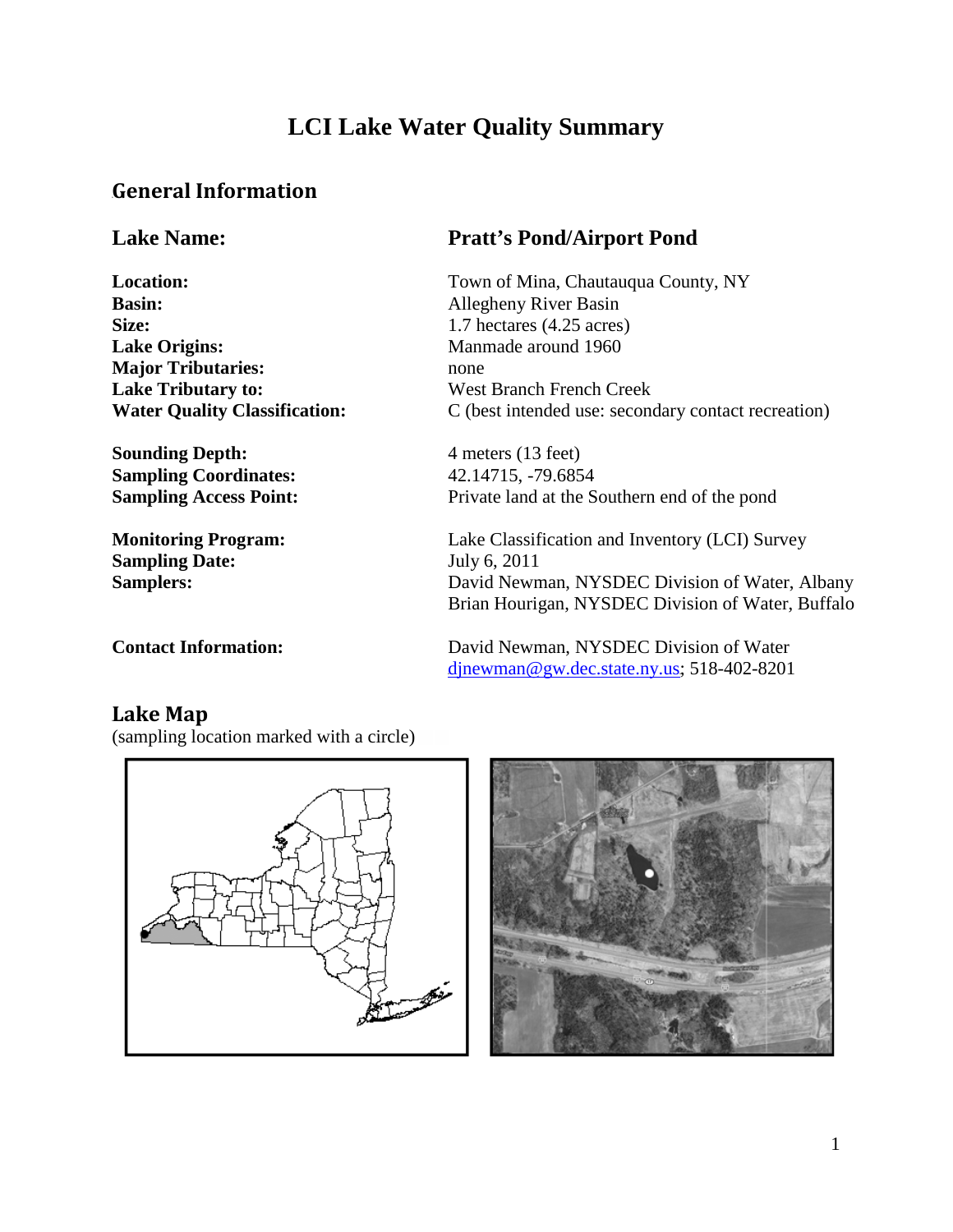#### *2B***Background and Lake Assessment**

Airport Pond is a small manmade waterbody that has been used by private landowners and their guests for recreational purposes, including swimming, fishing, and observing nature. At the present time, the shoreline is equally divided between tree and mowed grass cover. In the past, efforts were made to reinforce the southern shoreline that had been eroding away. The NYSDEC Division of Water's lake water quality database had no previous data for the pond, and thus the pond was included in the 2011 Lake Classification and Inventory (LCI) screening program. At this time, there are no perceived water quality issues that would make this pond a candidate for additional monitoring in 2012.

Airport Pond can be characterized as *mesotrophic*, or moderately productive. The water clarity reading taken in late July (TSI = 47, typical of *mesotrophic* waterbodies) was in the expected range given the total phosphorus reading (TSI = 46, typical of *mesotrophic* waterbodies) and the chlorophyll *a* reading (TSI = 52, typical of *eutrophic* waterbodies). These data indicate that baseline nutrients do not support persistent algal blooms in the pond, but additions of phosphorus to the pond may trigger algal blooms.

In early July, the pond's surface water had a slight brown color, resulting in a water clarity reading of 2.5 meters (~8 feet). Two native aquatic plant species were found in the pond; *Ceratophyllum demersum* (coontail) and *Nymphaea sp.* (white water lily). The land owner indicated that a small number of lilies had been purposely introduced to the pond in the 1980's; these lilies now ring the shallow margins of the entire pond. Coontail is a native plant commonly found in waterbodies throughout the state. A more thorough plant specific survey may yield additional aquatic plants; however, it is unlikely there would be any exotic invasive species present due to the limited access to the lake.

Airport Pond exhibited week thermal stratification, in which depth zones (warm water on top, cold water on the bottom during the summer) are established. The thermocline in the pond was around 3 meters. Hypoxic (reduced oxygen levels) were found in the bottom one meter of the pond. This is commonly observed in lakes with moderate to high nutrient levels. The conductivity readings indicated soft water (low ionic strength) and pH readings indicated slightly alkaline conditions. Both the pH and conductivity readings were similar to those seen at a nearby pond and are probably typical for small waterbodies in this portion of the state.

Airport Pond appears typical of soft water, weakly colored, slightly alkaline waterbodies. Other water bodies with similar water quality characteristics support warmwater fish species, although the lack of cold oxygen rich water may not be supportive of coldwater fish species. However, fisheries habitat cannot be fully evaluated by the LCI. A fisheries survey would need to be conducted to further evaluate the fisheries of the pond.

Nitrogen levels were low, while iron and manganese readings were elevated in the bottom waters, which is typical of waterbodies experiencing deepwater oxygen deficits. Arsenic levels were above the laboratory detection limit in the bottom water sample; however, these readings are below the World Health Organization (WHO) standard for drinking water. Chloride levels were low in both the bottom and surface waters, indicating there has been little to no impact on the pond from road salting or runoff through urbanized areas.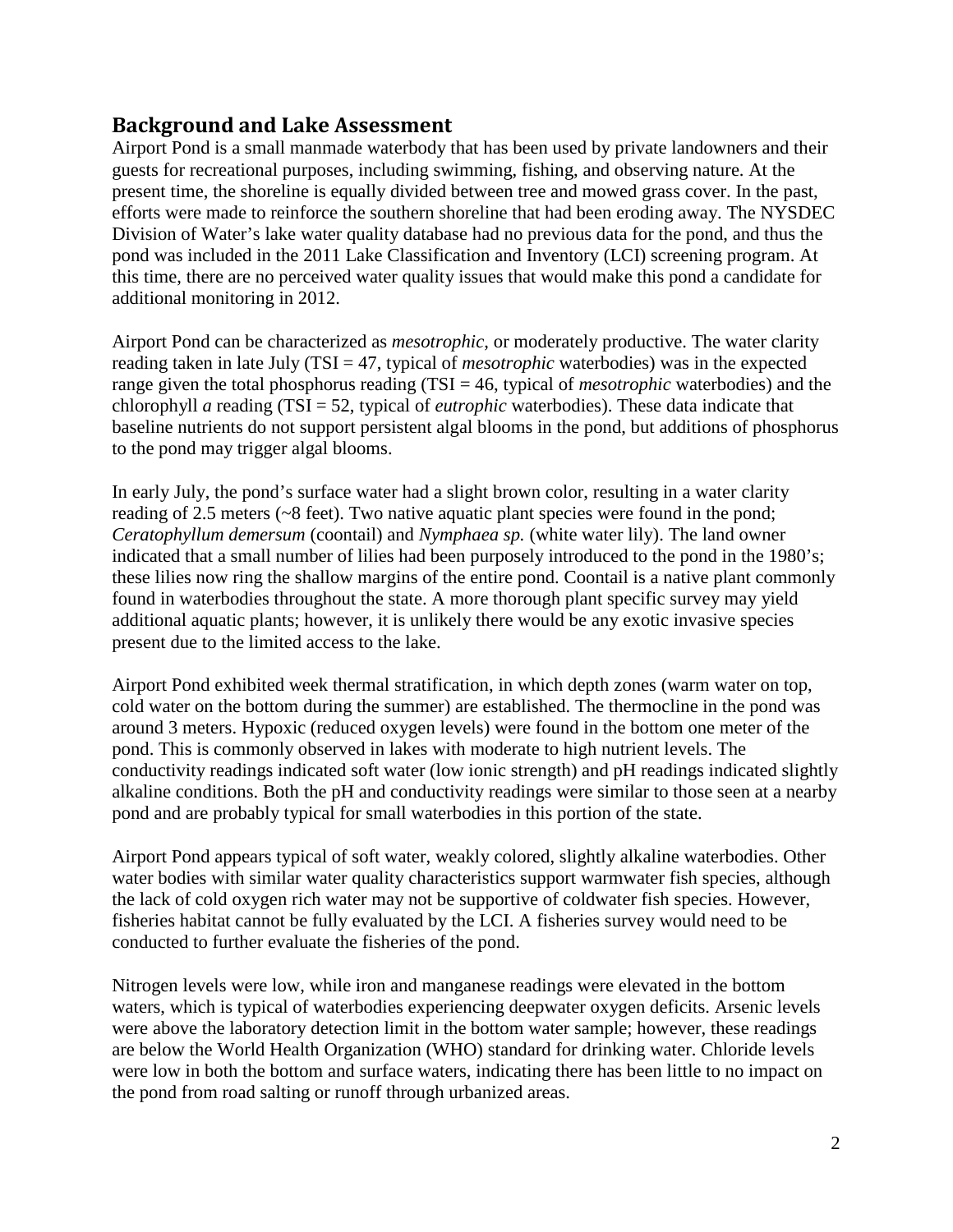## *3B***Evaluation of Lake Condition Impacts to Lake Uses**

#### *1BPotable Water (Drinking Water)*

Airport Pond is not classified for use as a potable water supply. Although the LCI data are not sufficient to evaluate potable water use, these data suggest water from the surface might be impacted due to occasionally elevated algae levels, and bottom waters of the pond would require substantial treatment to serve as a potable water supply due to the elevated manganese, iron and arsenic levels.

#### *12BContact Recreation (Swimming)*

Airport Pond is not classified for primary contact recreation- swimming and bathing being the best intended use. The New York State Water Quality Classification of *Class C* states: water quality shall be suitable for primary contact recreation, although other factors may limit the use for this purpose. The private landowner did indicate that at least at one time people did swim in the lake. Bacteria data are needed to evaluate the safety of Airport Pond for swimming—these are not collected through the LCI. The data collected through the LCI indicate *no known impact*  to swimming with a water clarity reading above the State Department of Health's guidance value of 1.2 meters to protect swimmers, although elevated algae levels may ultimately *threaten* this use.

#### *13BNon-Contact Recreation (Boating and Fishing)*

Class "C" waters shall be suitable for boating and fishing. The data collected through the LCI indicates *no known impact* to boating or fishing on the pond.

#### *14BAquatic Life*

Organisms susceptible to high summer temperature may be *stressed* due to a lack of cold oxygen rich water in the pond during the summer. Additional biological studies would need to be conducted to further evaluate impacts to aquatic life.

#### *15BAesthetics*

These data indicate *no known impact* to the aesthetics of the pond.

## *4B***Additional Comments**

- Airport Pond has probably seen little change through the years as the land use around the pond has remained unchanged. Future development of the neighboring airstrip and or surrounding land would likely have some impact to the pond's water quality.
- Periodic surveillance for invasive exotic plant species may help to prevent the establishment and spread of any new invaders, given the escalating problems with exotic aquatic weeds.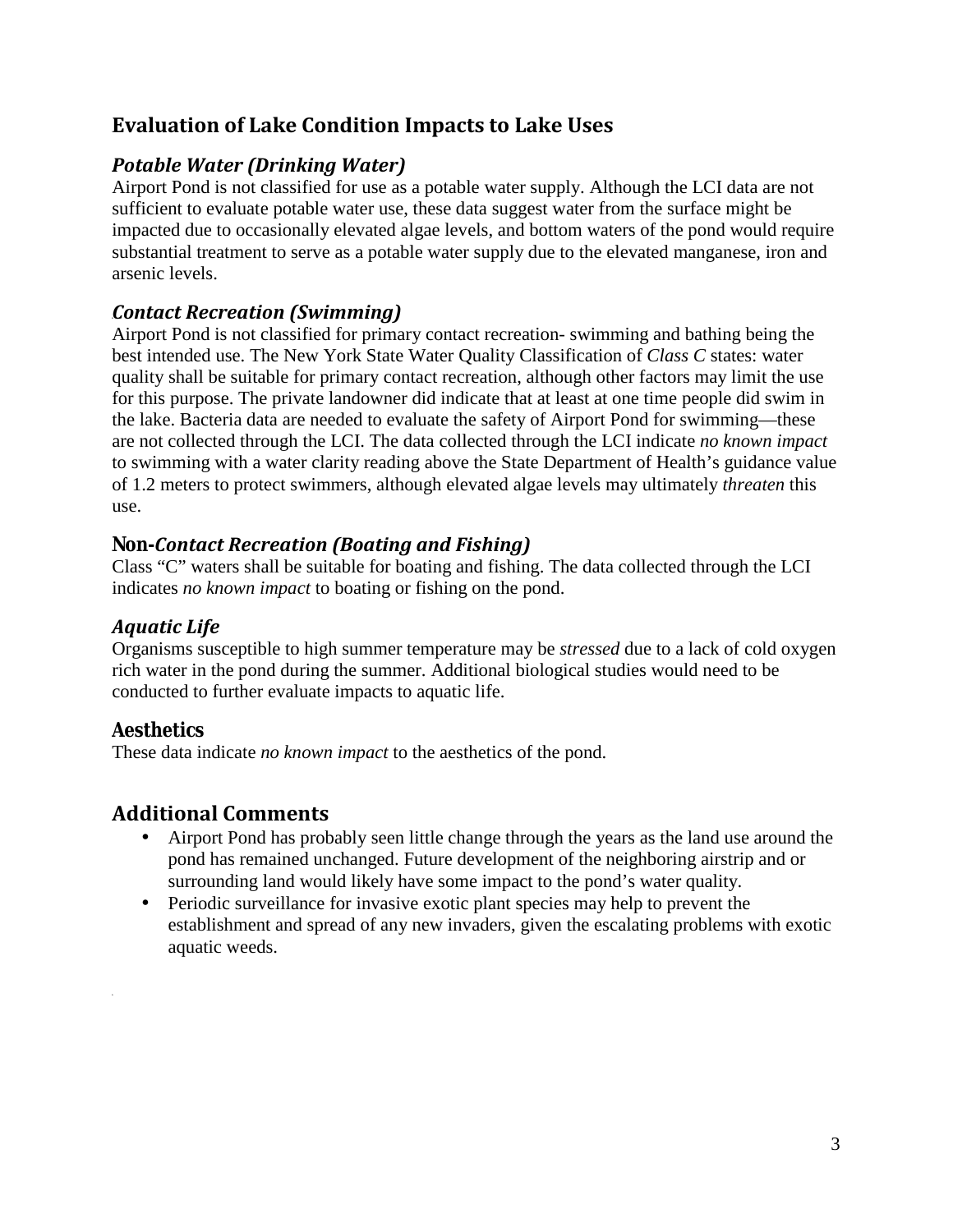## **Aquatic Plant IDs**

| Exotic Plants:        | None observed                          |
|-----------------------|----------------------------------------|
| <b>Native Plants:</b> | Ceratophyllum demersum (coontail)      |
|                       | <i>Nymphaea sp.</i> (white water lily) |

## *6B***Time Series: Depth Profiles**





## **Time Series: Trophic Indicators**

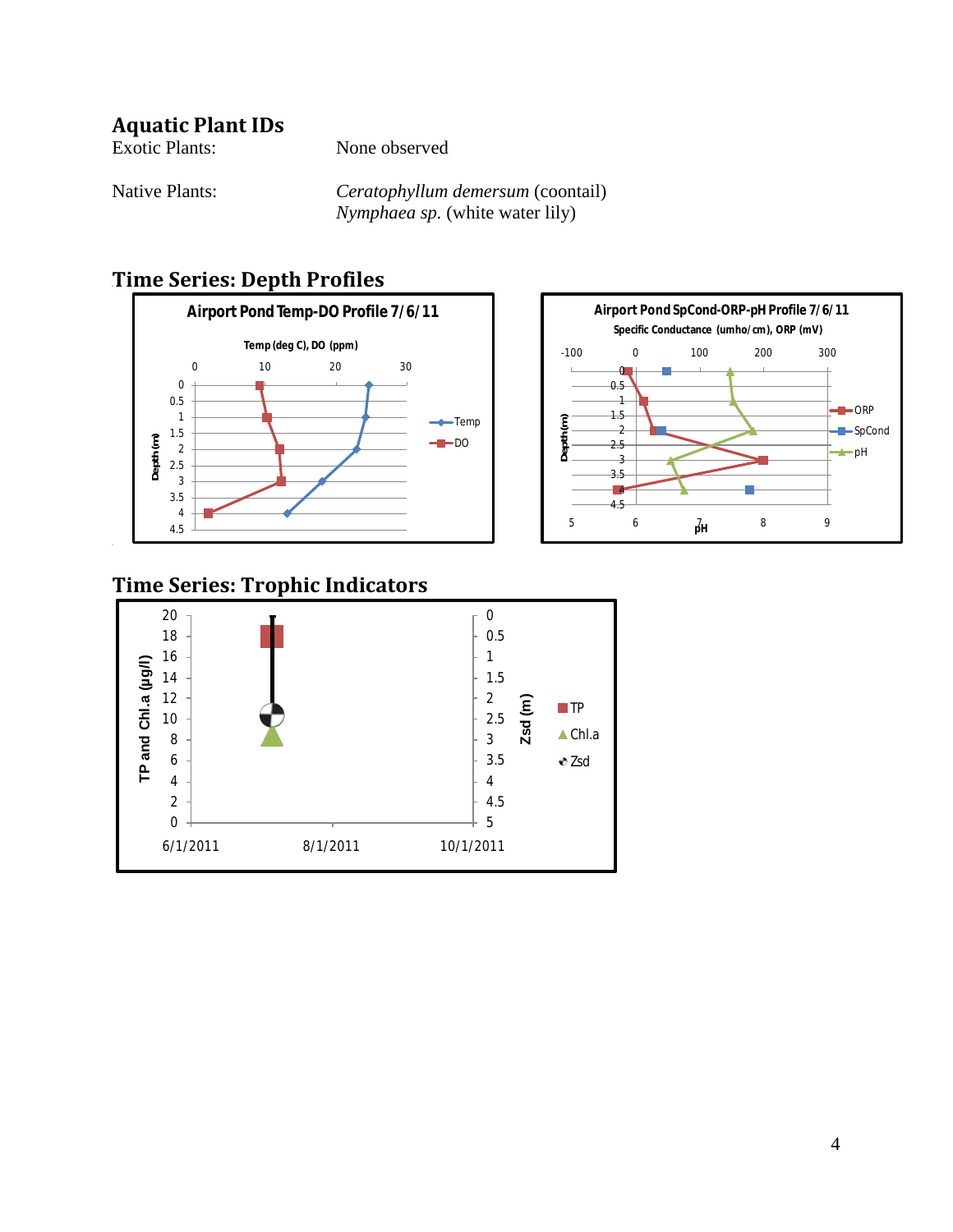# *8B***WQ Sampling Results**

# *<u>Surface Samples</u>*

|                 | <b>UNITS</b>    | <b>Reading</b> | <b>Scientific Classification</b>  | <b>Regulatory Comments</b>                       |
|-----------------|-----------------|----------------|-----------------------------------|--------------------------------------------------|
| <b>SECCHI</b>   | meters          | 2.4            | Mesotrophic                       | Readings does not violate DOH guidance value     |
| TSI-Secchi      |                 | 47.4           | Mesotrophic                       | No pertinent water quality standards             |
| TP              | mg/l            | 0.018          | Mesotrophic                       | Reading does not violate DEC guidance values     |
| <b>TSI-TP</b>   |                 | 45.8           | Mesotrophic                       | No pertinent water quality standards             |
| <b>TSP</b>      | mg/1            | 0.0069         | High % soluble Phosphorus         | No pertinent water quality standards             |
| <b>NO</b> x     | mg/1            | ND             | Low nitrate                       | Reading does not violate guidance                |
| NH <sub>4</sub> | mg/1            | ND             | Low ammonia                       | Reading does not violate guidance                |
| <b>TKN</b>      | mg/1            | 0.34           | Low organic nitrogen              | No pertinent water quality standards             |
| TN/TP           | mg/1            | 39.11          | Phosphorus Limited                | No pertinent water quality standards             |
| <b>CHLA</b>     | $\frac{u g}{l}$ | 8.50           | Eutrophic                         | No pertinent water quality standards             |
| <b>TSI-CHLA</b> |                 | 51.6           | Eutrophic                         | No pertinent water quality standards             |
| Alkalinity      | mg/l            | 28.7           | Poorly Buffered                   | No pertinent water quality standards             |
| <b>TCOLOR</b>   | ptu             | 19             | <b>Weakly Colored</b>             | No pertinent water quality standards             |
| <b>TOC</b>      | mg/l            | 3.8            |                                   | No pertinent water quality standards             |
| Ca              | mg/1            | 9.94           | Does Not Support Zebra<br>Mussels | No pertinent water quality standards             |
| Fe              | mg/1            | 0.487          | Taste or odor likely              | Reading does not violate water quality standards |
| Mn              | mg/l            | 0.0433         |                                   | Reading does not violate water quality standards |
| $_{\rm Mg}$     | mg/l            | 1.78           |                                   | Reading does not violate water quality standards |
| $\bf K$         | mg/l            | ND             |                                   | No pertinent water quality standards             |
| Na              | mg/l            | 0.212          |                                   | Reading does not violate water quality standards |
| Cl              | mg/l            | ND             | Little impact from road salt      | Reading does not violate water quality standards |
| SO <sub>4</sub> | mg/l            | 2.7            |                                   | Reading does not violate water quality standards |

# *17BBottom Samples*

|                   | <b>UNITS</b> | <b>Reading</b> | <b>Scientific Classification</b>           | <b>Regulatory Comments</b>                       |
|-------------------|--------------|----------------|--------------------------------------------|--------------------------------------------------|
| TP-bottom         | mg/1         | 0.1            | Elevated deepwater phosphorus              | No pertinent water quality standards             |
| TSP-<br>bottom    | mg/1         | 0.012          | Little available phosphorus                | No pertinent water quality standards             |
| $NOx-$<br>bottom  | mg/1         | ND             | No evidence of DO depletion                | Reading does not violate water quality standards |
| $NH4-$<br>bottom  | mg/1         | ND             | No evidence of DO depletion                | Reading does not violate water quality standards |
| TKN-<br>bottom    | mg/1         | 1.19           |                                            | No pertinent water quality standards             |
| $Alk-$<br>bottom  | mg/1         | 53.3           | <b>Moderately Buffered</b>                 | No pertinent water quality standards             |
| TCOLOR-<br>bottom | ptu          | 39             | <b>Highly Colored</b>                      | No pertinent water quality standards             |
| TOC-<br>bottom    | mg/1         | 6.3            |                                            | No pertinent water quality standards             |
| Ca-bottom         | mg/1         | 14.9           | Minimally Supports Zebra<br><b>Mussels</b> | No pertinent water quality standards             |
| Fe-bottom         | mg/1         | 4.62           | Taste or odor likely                       | Reading violates water quality standards         |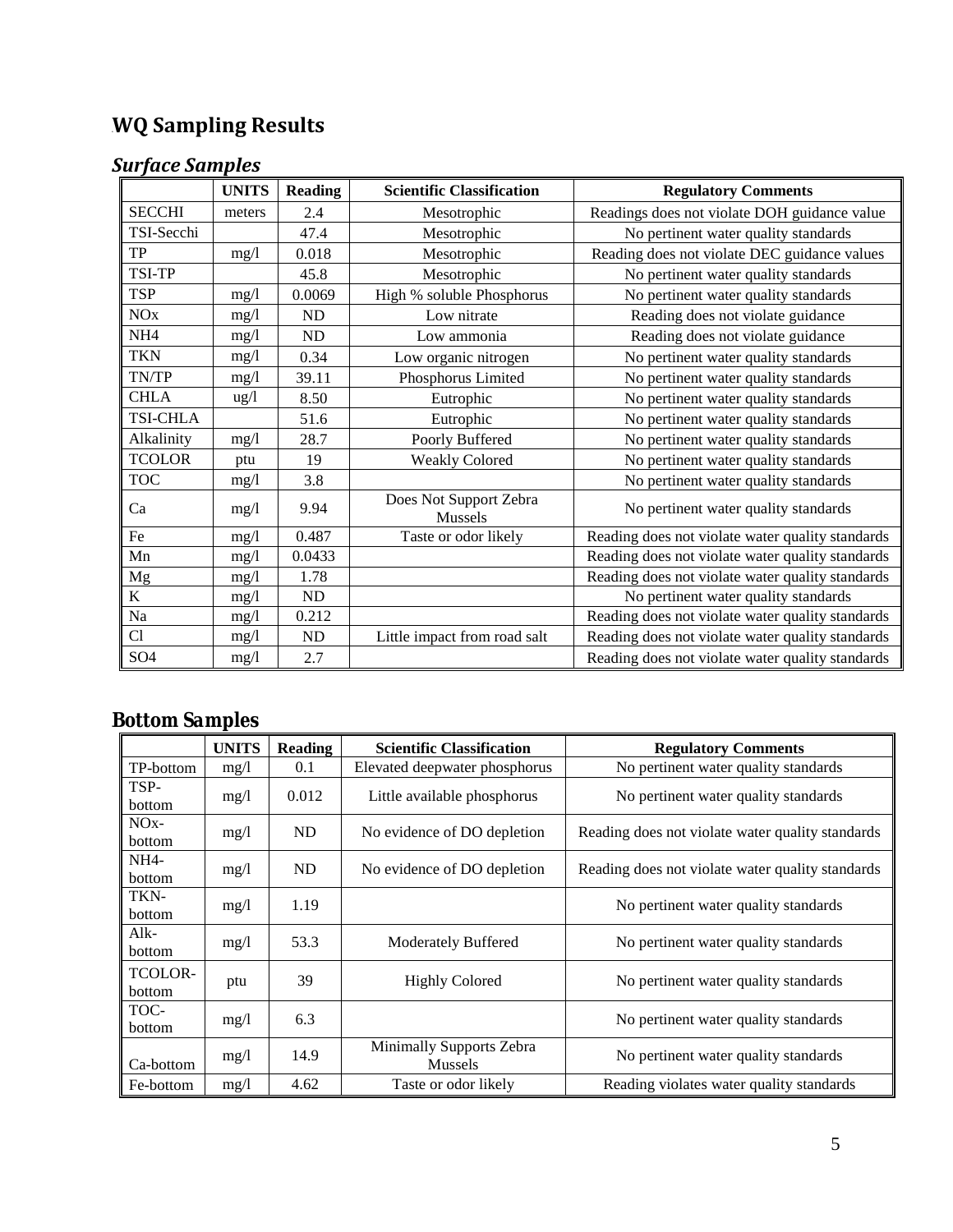|                           | <b>UNITS</b> | <b>Reading</b> | <b>Scientific Classification</b>        | <b>Regulatory Comments</b>                       |
|---------------------------|--------------|----------------|-----------------------------------------|--------------------------------------------------|
| $Mn-$<br><b>bottom</b>    | mg/l         | 3.92           | Taste or odor likely                    | Reading violates water quality standards         |
| $Mg-$<br>bottom           | mg/l         | 2.59           |                                         | Reading does not violate water quality standards |
| K-bottom                  | mg/l         | 1.34           |                                         | No pertinent water quality standards             |
| Na-<br>bottom             | mg/l         | 0.749          |                                         | Reading does not violate water quality standards |
| Cl-bottom                 | mg/l         | <b>ND</b>      |                                         | Reading does not violate water quality standard  |
| SO <sub>4</sub><br>bottom | mg/l         | ND.            |                                         | Reading does not violate water quality standards |
| $As-$<br>bottom           | mg/l         | 0.246          | Threat to deep potable water<br>intakes | Reading does not violate water quality standards |

*Bottom Samples (Continued)*

## *Lake Perception*

|                            | <b>UNITS</b>     | <b>Reading</b> | <b>Scientific Classification</b> | <b>Regulatory Comments</b>           |
|----------------------------|------------------|----------------|----------------------------------|--------------------------------------|
| WQ<br>Assessment           | $1-5, 1$<br>best | 2              | Not Quite Crystal Clear          | No pertinent water quality standards |
| Weed<br>Assessment         | $1-5, 1$<br>best | 2              | Plants Grow to Lake Surface      | No pertinent water quality standards |
| Recreational<br>Assessment | $1-5, 1$<br>best | ↑              | <b>Excellent for Most Uses</b>   | No pertinent water quality standards |

# Legend Information

#### *General Legend Information*

| Surface Samples       | $=$ integrated sample collected in the first 2 meters of surface water                 |
|-----------------------|----------------------------------------------------------------------------------------|
| <b>Bottom Samples</b> | $=$ grab sample collected from a depth of approximately 1 meter from the lake bottom   |
| <b>SECCHI</b>         | $=$ Secchi disk water transparency or clarity - measured in meters (m)                 |
| <b>TSI-SECCHI</b>     | $=$ Trophic State Index calculated from Secchi, $= 60 - 14.41$ <sup>*</sup> ln(Secchi) |
|                       |                                                                                        |

### *20BLaboratory Parameters*

| ND              | $=$ Non-Detect, the level of the analyte in question is at or below the laboratory's detection |
|-----------------|------------------------------------------------------------------------------------------------|
|                 | limit                                                                                          |
| TP              | $=$ total phosphorus- milligrams per liter (mg/l)                                              |
|                 | Detection limit = $0.003$ mg/l; NYS Guidance Value = $0.020$ mg/l                              |
| TSI-TP          | = Trophic State Index calculated from TP, = $14.42*ln(TP*1000) + 4.15$                         |
| <b>TSP</b>      | $=$ total soluble phosphorus, mg/l                                                             |
|                 | Detection $\text{limit} = 0.003 \text{ mg/l}$ ; no NYS standard or guidance value              |
| NOx             | $=$ nitrate + nitrite nitrogen, mg/l                                                           |
|                 | Detection limit = $0.01$ mg/l; NYS WQ standard = $10$ mg/l                                     |
| NH <sub>4</sub> | $=$ total ammonia, mg/l                                                                        |
|                 | Detection limit = $0.01$ mg/l; NYS WQ standard = $2$ mg/l                                      |
| <b>TKN</b>      | $=$ total Kjeldahl nitrogen ( $=$ organic nitrogen $+$ ammonia), mg/l                          |
|                 | Detection $\lim_{t=0} 0.01$ mg/l; no NYS standard or guidance value                            |
| TN/TP           | = Nitrogen to Phosphorus ratio (molar ratio), = $(TKN + NOx)*2.2/TP$                           |
|                 | $>$ 30 suggests phosphorus limitation, $<$ 10 suggests nitrogen limitation                     |
| <b>CHLA</b>     | = chlorophyll <i>a</i> , micrograms per liter $(\mu g/l)$ or parts per billion (ppb)           |
|                 |                                                                                                |